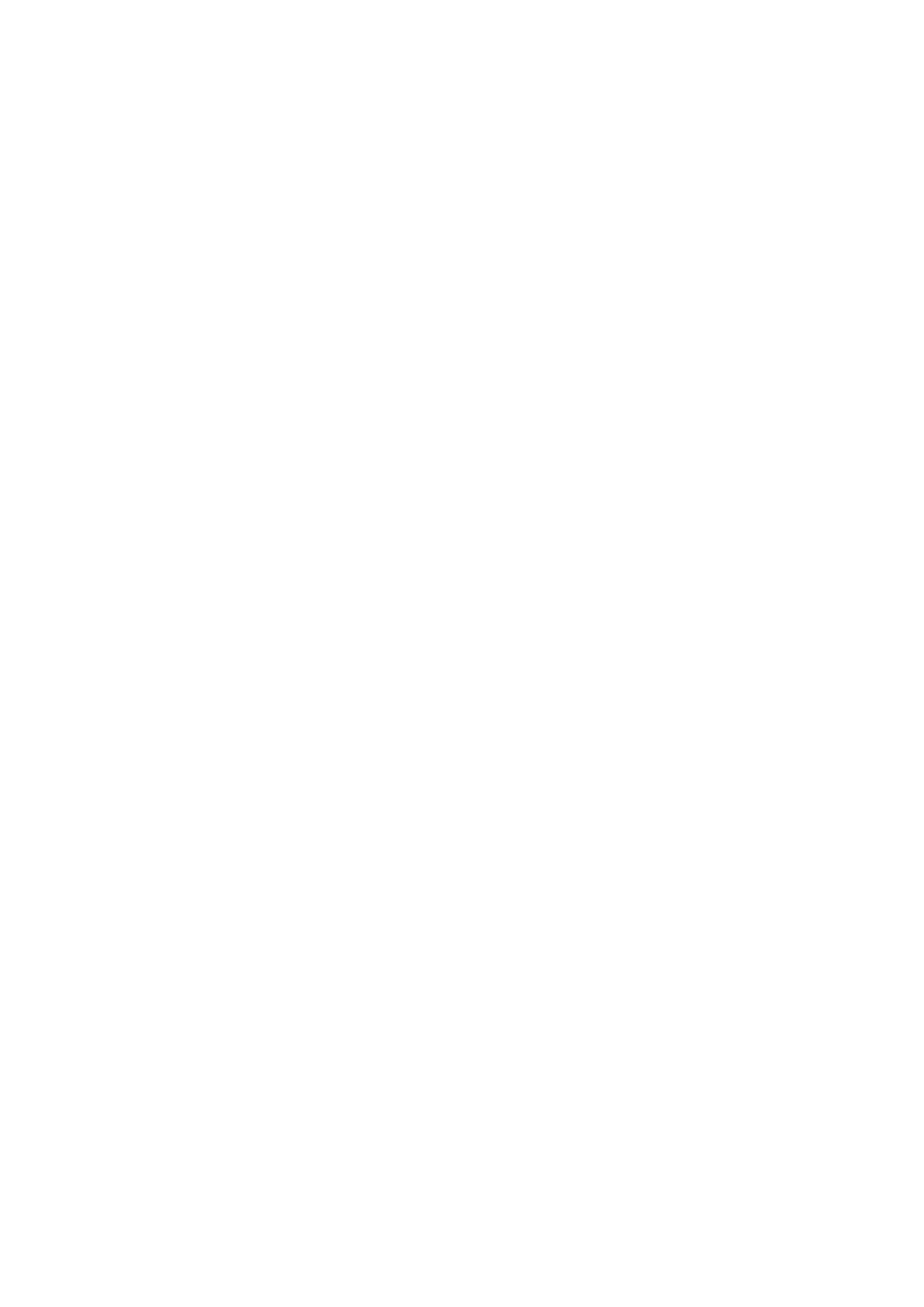### Section 1: Introduction

This document is the Annual Implementation Statement ("the Statement") prepared by the Trustee of the BW Plan ("the Plan") covering the scheme year to 31 March 2021 ("the year").

The purpose of this statement is to:

- Detail any reviews of the Statement of Investment Principles ("SIP") the Trustee has undertaken, and any changes made to the SIP over the year as a result of the review
- Set out the extent to which, in the opinion of the Trustee, the Plan's SIP, required under section 35 of the Pensions Act 1995 (as amended by the Pensions Act 2004 and regulations made under it), has been followed during the year
- Describe the voting behaviour by, or on behalf of, the Trustee over the year (including most significant votes) and state any use of services of a proxy voter during that year.

A copy of this implementation statement will be made available on the following website alongside the Plan's SIP:

<https://mypension.com/thebwplan/xpsbridge/the-bw-plan/>

**In summary, the Trustee considers that all SIP policies and principles were adhered to over the year.**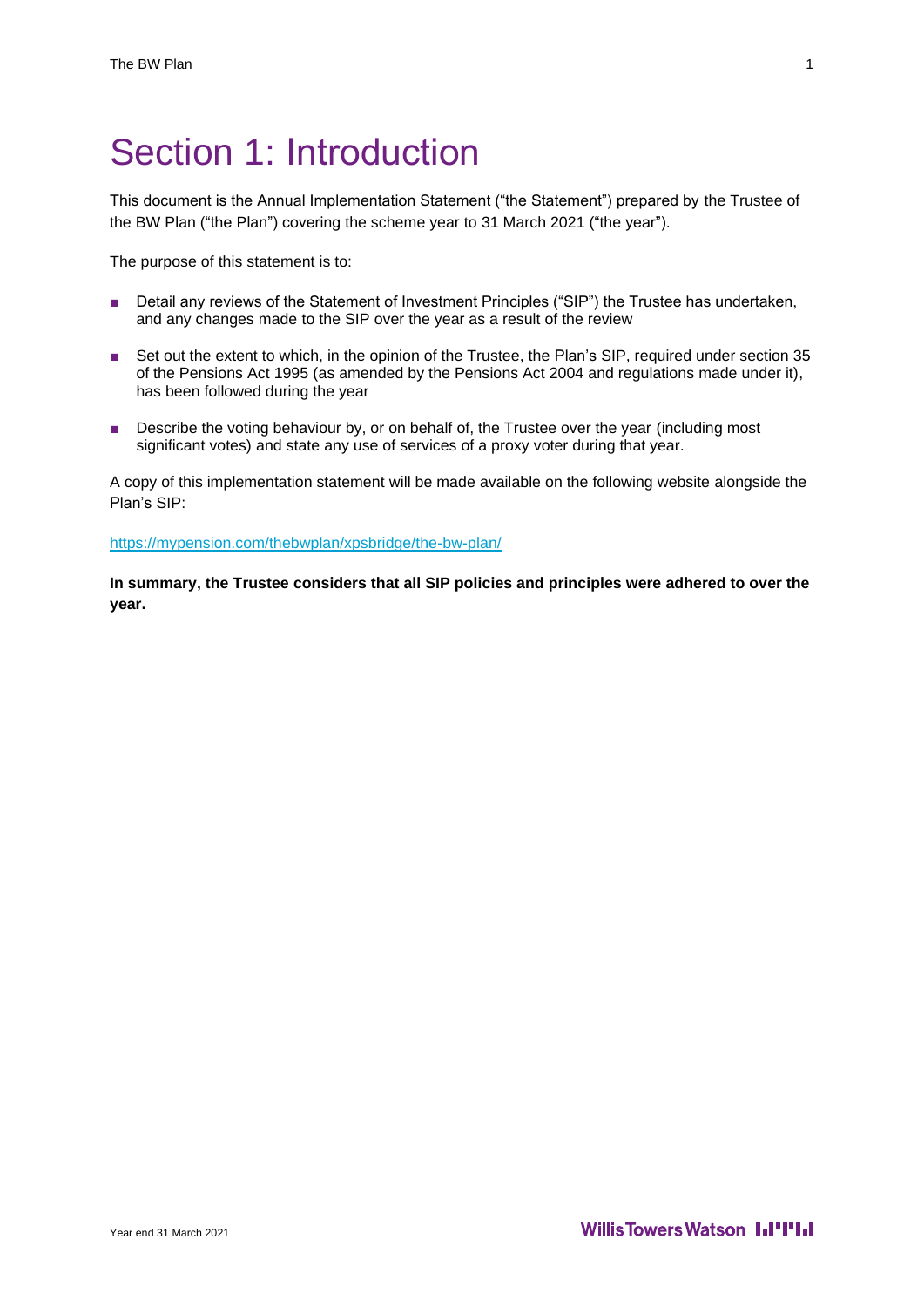## Section 2: SIP reviews/changes over the year

The SIP was reviewed and updated during the year, with the relevant versions over the year:

- 1. August 2019 This was the version in place as at the start of the year.
- 2. September 2020 this is the most recent version of the document which was formally adopted by the Trustee and published on the website.

Updates to the Plan's SIP over the year were mainly to reflect new regulatory requirements to set out the Trustee's policies on:

- How the arrangement with the Investment Manager incentivises the Investment Manager to align its investment strategy and decisions with the Trustee's policies;
- How that arrangement incentivises the Investment Manager to make decisions based on assessments about medium to long-term financial and non-financial performance of an issuer of debt or equity and to engage with issuers of debt or equity in order to improve their performance in the medium to long-term;
- How the method (and time horizon) of the evaluation of the Investment Manager's performance and the remuneration for asset management services are in line with the Trustee's policies;
- How the Trustee monitor portfolio turnover costs incurred by the Investment Manager, and how they define and monitor targeted portfolio turnover or turnover range;
- Sustainable investment, the extent to which non-financial matters are taken into account (if at all) and its policy on voting and engagement.

Other updates include:

- A change to re-base the asset allocation to reflect the strategy excluding the Plan's buy in policy for improved monitoring versus the Journey Plan and De-risking Framework.
- Removal of information on the Plan's AVCs following a bulk transfer of all remaining assets in the Plan's AVC arrangements with Aviva and Utmost to the Aegon Master Trust in September 2020. As such, there are no DC assets remaining in the Plan.
- Added in the performance objective and fee arrangements for the Plan's new investments in the Towers Watson Core Diversified Fund and BlackRock LDI Portfolio.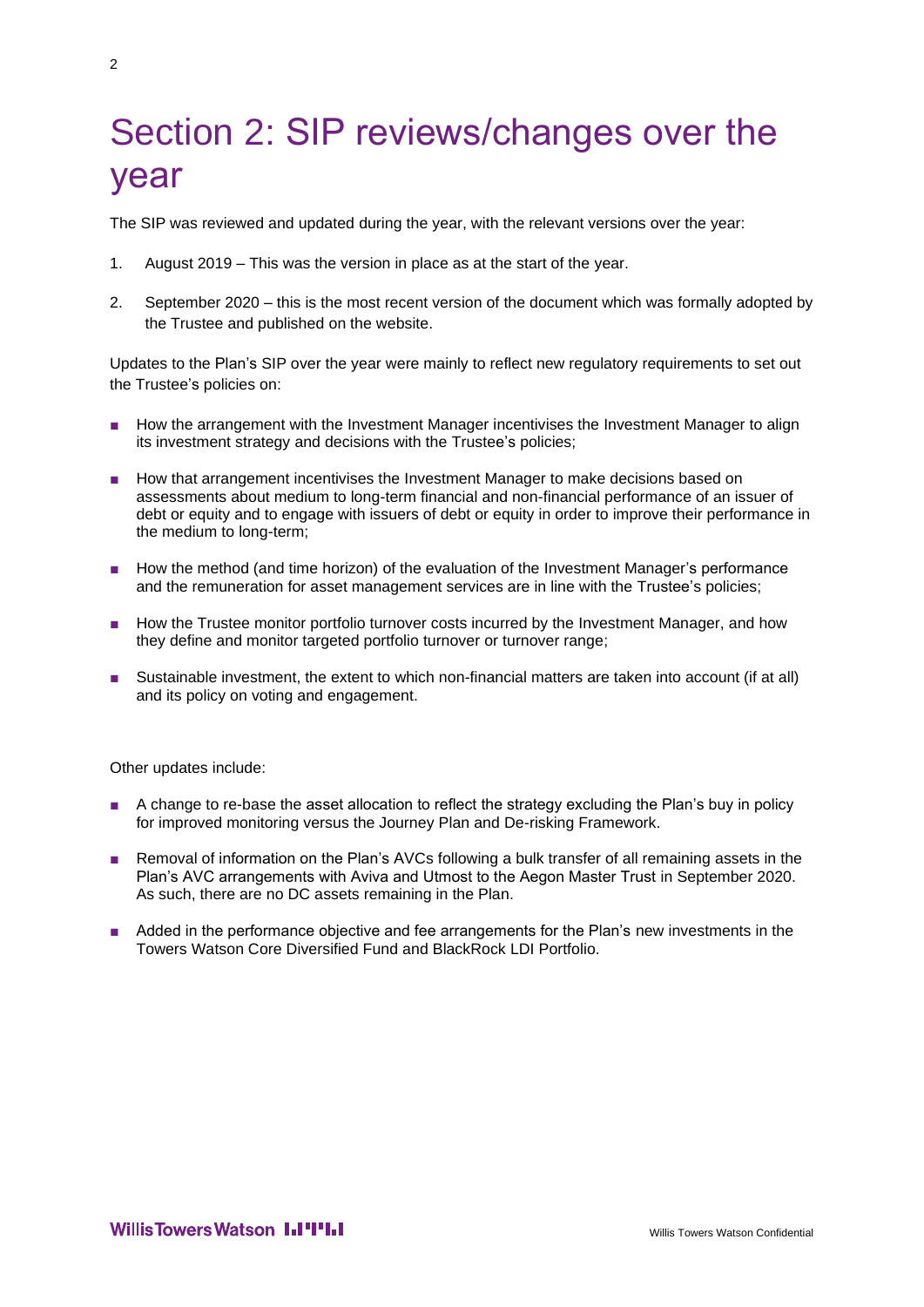## Section 3: Adherence to the SIP

Overall, the Trustee believes the policies outlined in the SIP have been adhered to during the year. In this section we set out how this has been achieved.

#### **Plan's objectives and long-term policy**

The Trustee has identified objectives for the Plan which are outlined in section 3 of the SIP. These include:

- a) The acquisition of suitable assets of appropriate liquidity which will generate income and an element of capital growth to meet, together with funding contributions from the Employer, the cost of accrued benefits which the Plan provides.
- b) To limit the risk of the assets failing to meet the liabilities, both over the long term and on a shorterterm basis.
- c) To minimise the long-term costs of the Plan by generating return on the assets albeit the primary objective is to minimise the risks referred to in b.
- d) The Trustee aims to buy-out the Plan at some point in the next 5-10 years with the long-term journey plan being ratified and formalised during Q3 2020.

The investment policy is structured to support these objectives. To achieve this, the Trustee has an established journey plan for targeting these objectives, which includes adjustments to the strategic asset weights once certain funding goals are reached.

The Trustee regularly considers the strategic weights of its assets to ensure that the liquidity, expected return and risk is in line with Plan's objectives. Over the year investment changes implemented by the Plan included:

- A formalised Journey Plan, setting out the long-term objective of the Plan to reach 110% funded on the Self-Sufficiency basis (broadly equivalent to full funding on a Buy-Out basis) by August 2025.
- A formalised Dynamic De-risking Framework with triggers in place such that if the Plan gets sufficiently ahead of the target journey plan then de-risking can be implemented whilst still maintaining the overall target funding date of August 2025. Prescribed de-risked portfolios to be implemented upon hitting the triggers have been agreed to improve the speed at which de-risking opportunities can be captured.
- Implementation of the Core Diversified Fund, a multi-asset growth fund, in April 2020 for improved diversification across the Plan's return-seeking assets.
- Implementation of the Liability Driven Investments (LDI) portfolio in April 2020 to improve the risk management of the Plan's assets by more accurately hedging the impacts of interest rate and inflation sensitivities on the Plan's liabilities, and ultimately the risk of the funding level changing as a result. A target hedge ratio of 93% of interest rate and inflation was implemented as part of this mandate's objectives.

The Trustee take the below considerations into account when monitoring the performance of the Plan's investments.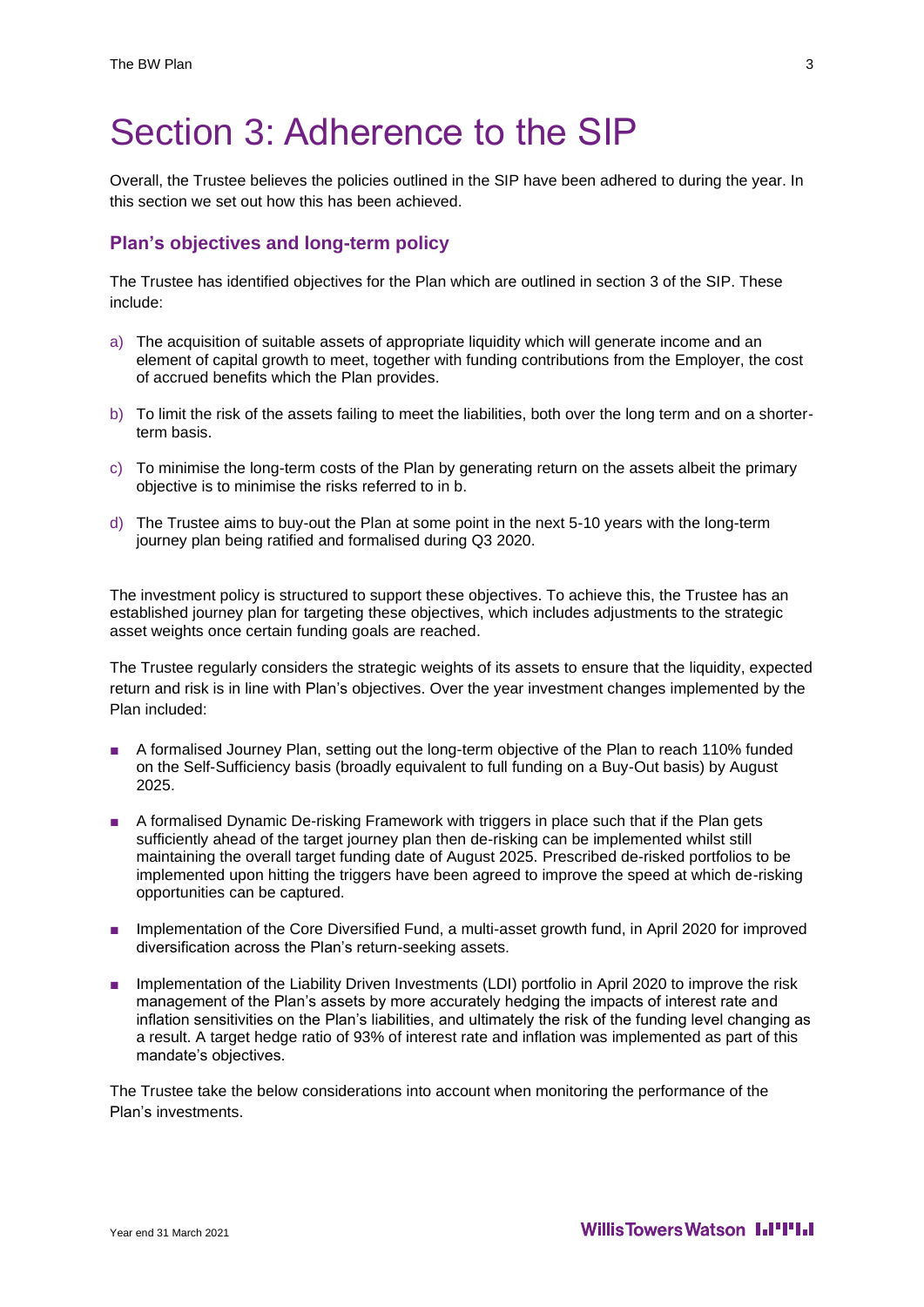| <b>SIP Policy Area</b>                                                | <b>Approach</b>                                                                                                                                                                                                                                                                                              | <b>Actions</b>                                                                                                                                                                                                                                                                                                                                                                                                                                                                                                                                                                                                                                                                                                                                                                                                                                                                                              |
|-----------------------------------------------------------------------|--------------------------------------------------------------------------------------------------------------------------------------------------------------------------------------------------------------------------------------------------------------------------------------------------------------|-------------------------------------------------------------------------------------------------------------------------------------------------------------------------------------------------------------------------------------------------------------------------------------------------------------------------------------------------------------------------------------------------------------------------------------------------------------------------------------------------------------------------------------------------------------------------------------------------------------------------------------------------------------------------------------------------------------------------------------------------------------------------------------------------------------------------------------------------------------------------------------------------------------|
| Monitoring of the •<br>Plan's objectives<br>and long-term<br>policies | The Trustee conducts investment<br>strategy reviews at least triennially<br>and receives investment advice on<br>an ongoing basis to assess the<br>suitability of the Plan's portfolio.<br>Quarterly performance monitoring is<br>also considered when assessing the<br>suitability of the Plan's portfolio. | During the year, a strategic review of<br>the Plan's investments was carried<br>out to ratify the long-term objectives<br>of the Plan. This was formally<br>documented by the Trustee to target<br>achieving a buy-out funding position<br>by August 2025.<br>During the year the Trustee met<br>regularly to monitor the potential<br>impact to the Plan of the COVID-19<br>outbreak including assessing any<br>impact on the funding position.<br>The Plan agreed to a de-risking<br>framework to capture market<br>opportunities, which is monitored<br>closely on a daily basis by Asset<br>Liability Suite (ALS) to automatically<br>inform the Trustee if a trigger is close<br>to being hit, or has been hit.<br>The Plan has appointed Portfolio<br>Evaluation as third party performance<br>measurer to improve the quality and<br>independence of performance<br>monitoring of the Plan's assets. |
|                                                                       |                                                                                                                                                                                                                                                                                                              |                                                                                                                                                                                                                                                                                                                                                                                                                                                                                                                                                                                                                                                                                                                                                                                                                                                                                                             |

#### **Investment manager arrangements**

The Trustee takes the below considerations into account when selecting and monitoring the performance of Investment Managers.

| <b>SIP Policy Area</b>                                                                                                                                                                                        | <b>Approach</b>                                                                                                                                                                                                                                                                                                                                                                                                                                                                                                                                         |
|---------------------------------------------------------------------------------------------------------------------------------------------------------------------------------------------------------------|---------------------------------------------------------------------------------------------------------------------------------------------------------------------------------------------------------------------------------------------------------------------------------------------------------------------------------------------------------------------------------------------------------------------------------------------------------------------------------------------------------------------------------------------------------|
| <b>Incentivising Investment</b><br><b>Managers to align their</b><br>investment strategy and<br>decisions with the<br><b>Trustee's investment</b><br>policies as set out in the<br>SIP, and detail the length | Each Investment Manager is chosen for a targeted asset class or<br>market exposure within the Plan's investment strategy.<br>Investment Managers' investment and risk guidelines, including<br>prescribed benchmarks and tracking error limits, help govern their<br>investment mandates, thereby limiting the deviation from the Plan's<br>investment policy objectives in relation to the kinds of investments<br>held, the balance between different kinds of investments, risks,<br>including the ways in which risks are measured and managed, the |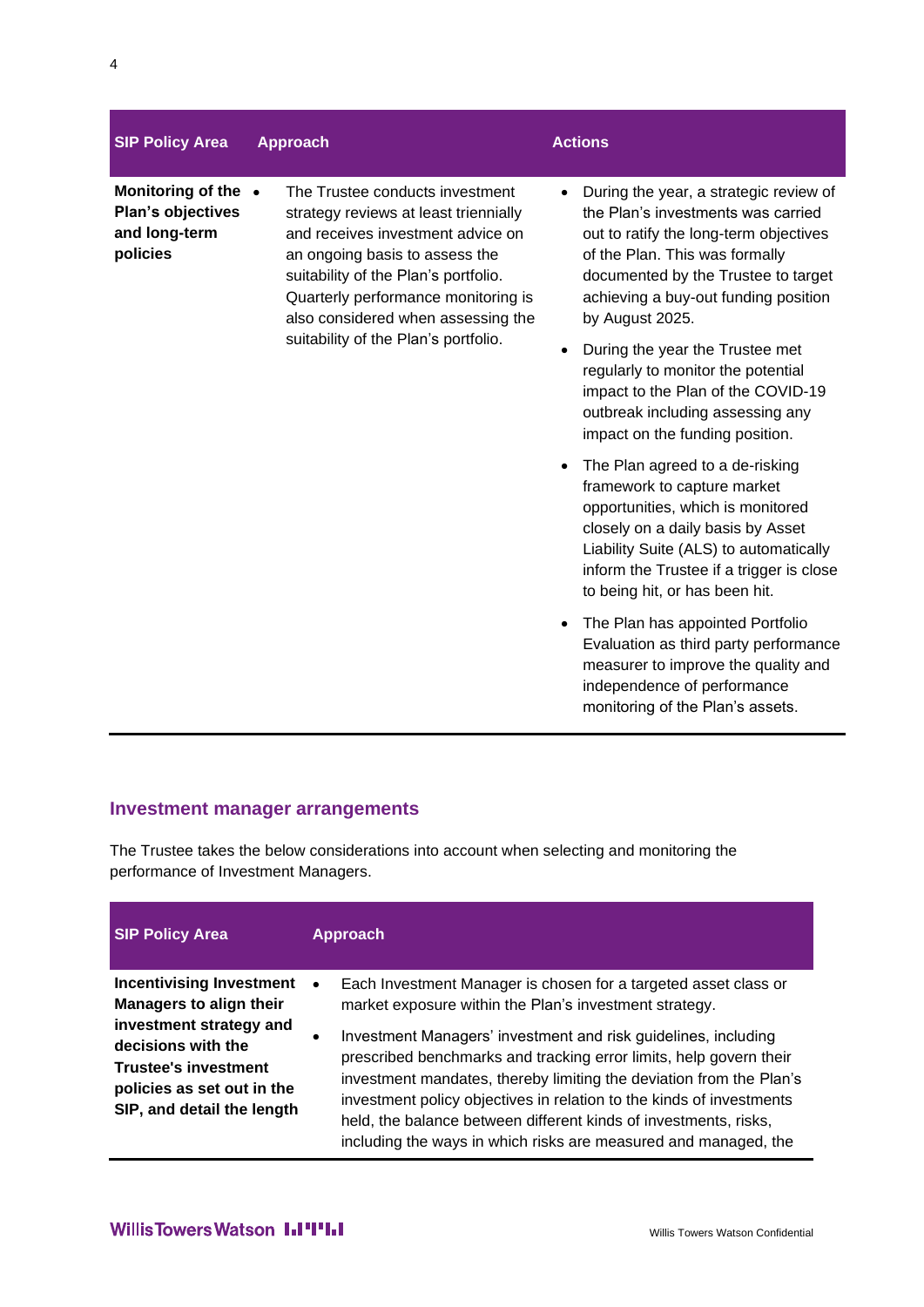| of arrangements with<br><b>Investment Managers</b>                                                                                                                                                                                                                                      | expected return on investments, the realisation of investments, and<br>financially material considerations.                                                                                                                                                                                                                                                                                                                                                                                                                                                                                                                                                          |
|-----------------------------------------------------------------------------------------------------------------------------------------------------------------------------------------------------------------------------------------------------------------------------------------|----------------------------------------------------------------------------------------------------------------------------------------------------------------------------------------------------------------------------------------------------------------------------------------------------------------------------------------------------------------------------------------------------------------------------------------------------------------------------------------------------------------------------------------------------------------------------------------------------------------------------------------------------------------------|
| <b>Incentivising Investment</b><br><b>Managers to base their</b><br>decisions on<br>assessments of the<br>medium to long-term<br>financial performance of<br>an issuer of debt or<br>equity, and to engage<br>with those issuers to<br>improve their medium to<br>long-term performance | The Trustee conducts reviews of Investment Managers regularly<br>$\bullet$<br>including meeting with Investment Managers to ensure that their<br>investment approach is robust, long-term focused and sustainable.<br>The Trustee focuses on longer-term outcomes when assessing<br>$\bullet$<br>Investment Manager performance. The Trustee would not expect to<br>terminate a manager's appointment based purely on short term<br>performance.<br>If, following engagement, it is the view of the Trustee that the<br>$\bullet$<br>degree of alignment between the policies of the Trustee and an<br>Investment Manager remain unsatisfactory, the manager will be |
|                                                                                                                                                                                                                                                                                         | terminated and replaced.                                                                                                                                                                                                                                                                                                                                                                                                                                                                                                                                                                                                                                             |
| <b>Method and timescale for</b><br>evaluating that<br><b>Investment Managers'</b><br>performance and fees<br>align with the Trustees'<br>investment policies                                                                                                                            | Performance is monitored and reported to the Trustee on a regular<br>$\bullet$<br>basis. The Trustees understand the importance of assessing<br>performance over longer time periods. Investment Managers' fees<br>are consider as part of any decision to invest in a new investment<br>manager or startegy, and are reviewed from time-to-time as<br>appropriate.                                                                                                                                                                                                                                                                                                  |
| <b>Monitoring turnover</b><br>costs and fees incurred<br>by Investment Managers<br>and how the Trustee<br>defines and monitors<br>targeted portfolio<br>turnover                                                                                                                        | The Trustee receives MiFID II compliant cost reporting on an<br>$\bullet$<br>annual basis that covers all costs charged by managers, including<br>costs associated with portfolio turnover.                                                                                                                                                                                                                                                                                                                                                                                                                                                                          |

#### **Risk management and compliance**

The Trustee recognises several risks involved in the investment of the Plan's assets in the SIP including solvency risk, manager risk, liquidity risk, currency risk, custodial risk, political risk, sponsor risk and derivative-related risks. These risks are mitigated and considered when setting out the investment policies and are monitored on a regular basis.

The Plan's administrator (XPS) is responsible for ensuring there is sufficient cash reserves to meet any cashflow requirements. Advice on where to source any additional cashflow and is provided to the Trustee on an ad-hoc basis by the Investment Advisor. All disinvestments to meet cashflow requirements are subject to the processes agreed with the Trustee.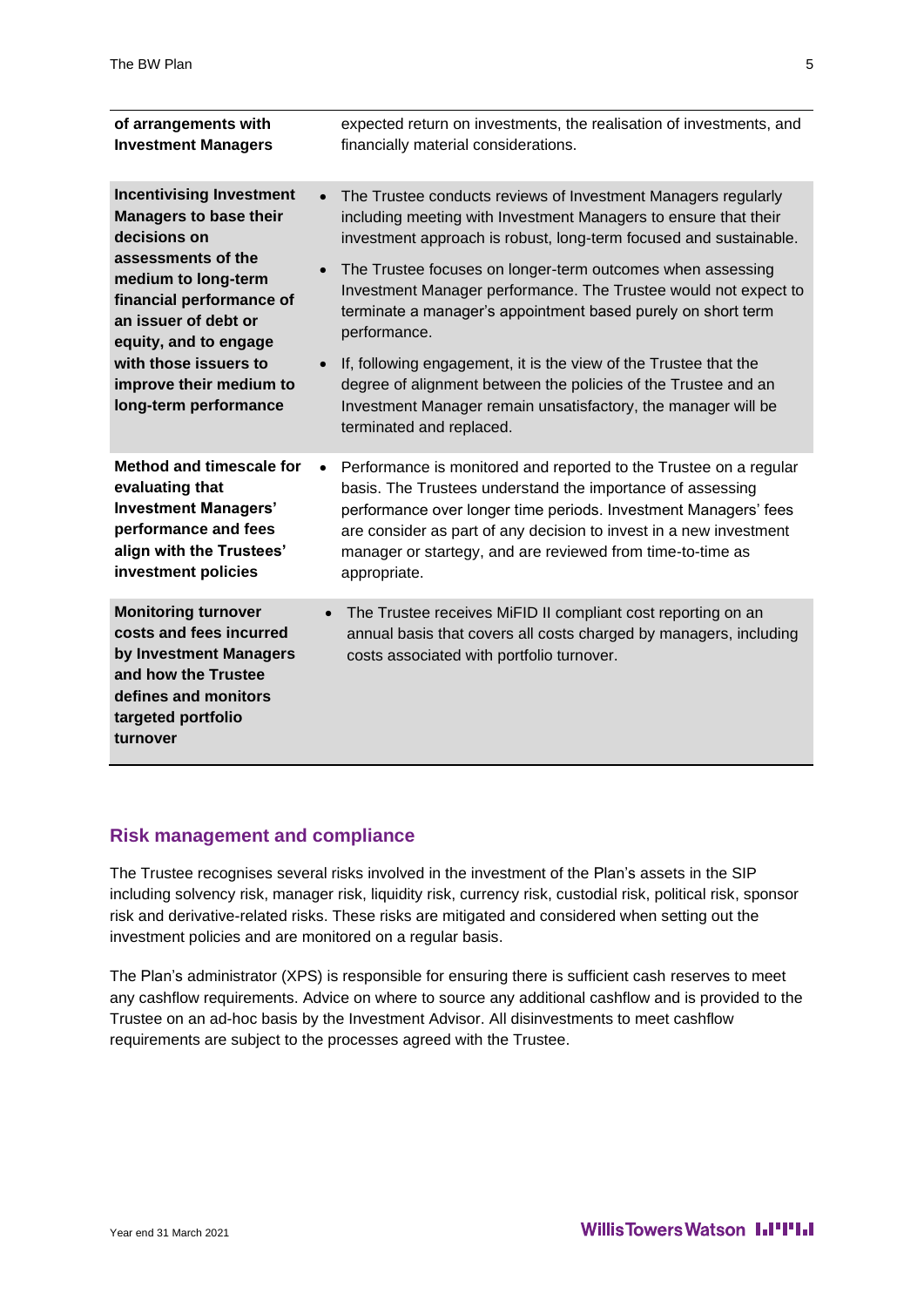# Section 4: Engagement and voting

The Trustee's engagement policy is set out in the SIP.

The Trustee has delegated the day-to-day ESG integration and stewardship activities (including voting and engagement) to its Investment Managers. The approach and actions taken by the Trustee in relation to engagement and how it monitors the Plan's investment managers is set out in the previous section.

The table below sets out the voting activities of the Plan's Investment Managers, including any votes cast on the Trustee's behalf, detail on the Plan's Investment Managers use of proxy voting and examples of votes cast that they deem to be significant. For some of the Plan's underlying investment strategies, such as hedge funds, government bonds and property, whereby these holdings do not have voting rights attached these have been excluded from the table below.

| <b>Manager and</b><br>strategy                                  | <b>Voting activity</b>                                                                                                                                                                                                         | <b>Use of proxy voting</b> | <b>Most significant votes cast</b>                                                                                                                                                                                                                                                                                                                                                                                                                                                                                                                                                                                                                                                                                                                                                                                          |
|-----------------------------------------------------------------|--------------------------------------------------------------------------------------------------------------------------------------------------------------------------------------------------------------------------------|----------------------------|-----------------------------------------------------------------------------------------------------------------------------------------------------------------------------------------------------------------------------------------------------------------------------------------------------------------------------------------------------------------------------------------------------------------------------------------------------------------------------------------------------------------------------------------------------------------------------------------------------------------------------------------------------------------------------------------------------------------------------------------------------------------------------------------------------------------------------|
| <b>BlackRock</b><br>Aquila Life<br><b>World Equity</b><br>Index | Number of votes cast: 40,641<br>Percentage of eligible votes<br>cast: 95.3%<br>Percentage of votes with<br>management: 94.1%<br>Percentage of votes against<br>management: 6.0%<br>Percentage of votes<br>abstained from: 0.9% |                            | Company: Woodside<br><b>Petroleum Ltd</b><br><b>Resolution: Special Resolution</b><br>to Amend the company<br>Constitution, Ordinary<br>Resolution on Paris Goals and<br>Targets, Ordinary Resolution on<br>Climate-Related Lobbying Item<br>and Ordinary Resolution on<br><b>Reputation Advertising Activities</b><br>Decision: Against<br>Rationale for inclusion: BIS<br>voted with management and<br>withheld support for the relevant<br>proposals.<br>Company: National Fuel Gas<br>Company<br>Resolution: Director election: to<br>elect Director Jeffrey W. Shaw<br>Decision: Against<br>Rationale for inclusion:<br>Insufficient progress with respect<br>to climate-related reporting<br>Company: Korea Electric<br><b>Power Corporation</b><br>Resolution: Elect Choi Young-ho<br>as an Inside Director2 Item 2: |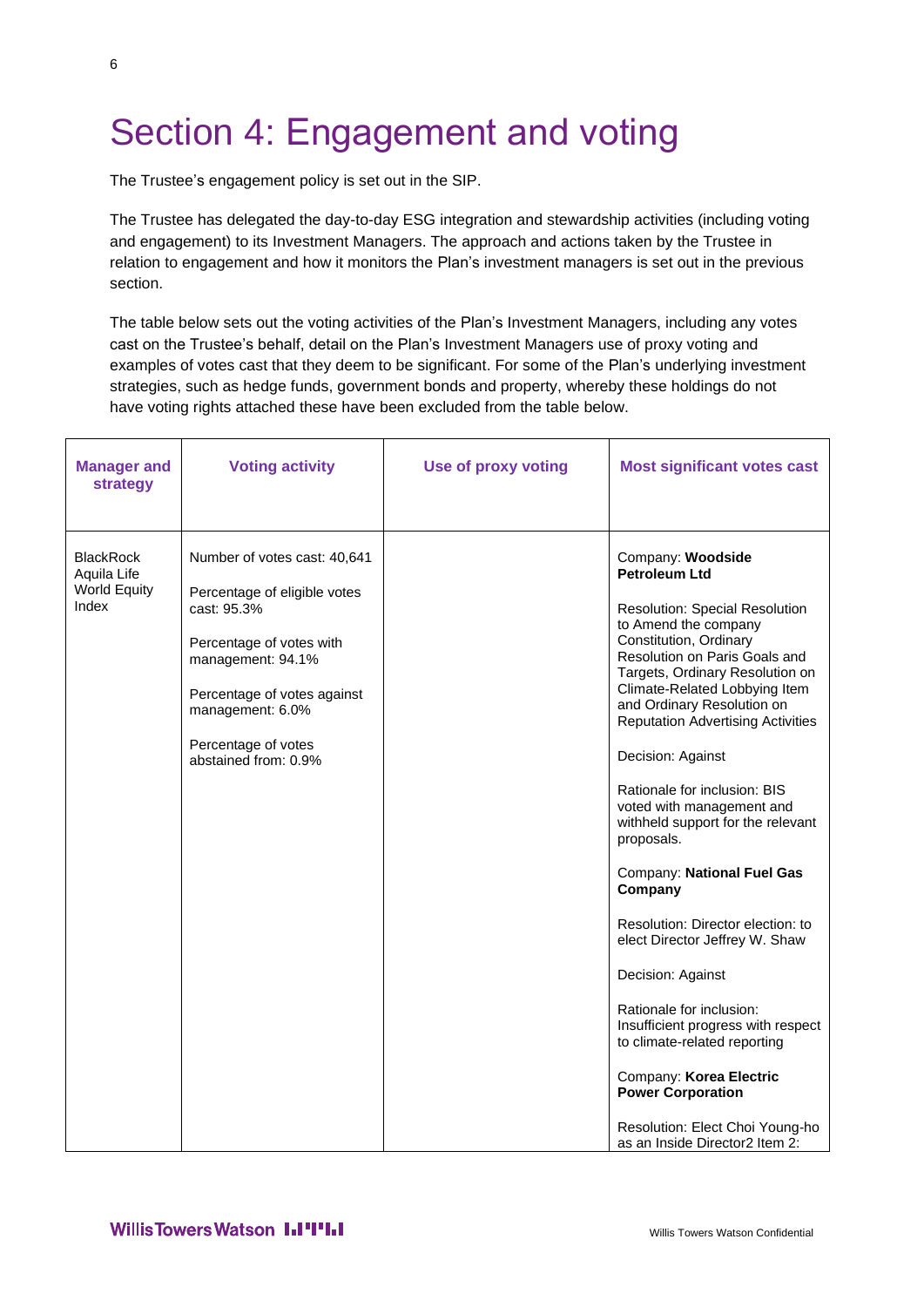|                                    |                                                                                              |                                                                                                                                                                                                         | Elect Choi Young-ho as a<br>Member of the Audit Committee                                                                                                                                                                                   |
|------------------------------------|----------------------------------------------------------------------------------------------|---------------------------------------------------------------------------------------------------------------------------------------------------------------------------------------------------------|---------------------------------------------------------------------------------------------------------------------------------------------------------------------------------------------------------------------------------------------|
|                                    |                                                                                              |                                                                                                                                                                                                         | Decision: For                                                                                                                                                                                                                               |
|                                    |                                                                                              |                                                                                                                                                                                                         | Rationale for inclusion:<br>BlackRock voted in favour of the<br>candidate for reasons including<br>that he is a new nominee and<br>therefore not responsible for<br>KEPCO's past decisions.                                                 |
|                                    |                                                                                              |                                                                                                                                                                                                         | Company: Facebook, Inc.                                                                                                                                                                                                                     |
|                                    |                                                                                              |                                                                                                                                                                                                         | Resolution: Manager Proposal to<br>Elect Director Marc L.<br>Andreessen                                                                                                                                                                     |
|                                    |                                                                                              |                                                                                                                                                                                                         | Decision: Against                                                                                                                                                                                                                           |
|                                    |                                                                                              |                                                                                                                                                                                                         | Rationale for inclusion: Voted<br>against as he serves on the<br>Audit Committee and was<br>considered independent. Vote<br>against recommendations.                                                                                        |
|                                    |                                                                                              |                                                                                                                                                                                                         | Company: Air Liquide SA                                                                                                                                                                                                                     |
|                                    |                                                                                              |                                                                                                                                                                                                         | <b>Resolution: Re-elect Brian</b><br>Gilvary as Director                                                                                                                                                                                    |
|                                    |                                                                                              |                                                                                                                                                                                                         | Decision: Against                                                                                                                                                                                                                           |
|                                    |                                                                                              |                                                                                                                                                                                                         | Rationale for inclusion: BIS<br>voted against the re-election of<br>Brian Gilvary for the company's<br>lack of progress on climate-<br>related reporting in alignment<br>with the TCFD<br>recommendations. Vote against<br>recommendations. |
| <b>Towers Watson</b>               | Number of votes cast: 16,874                                                                 | <b>Towers Watson Investment</b>                                                                                                                                                                         | Company: SF Holding                                                                                                                                                                                                                         |
| Core<br><b>Diversified</b><br>Fund | Percentage of eligible votes<br>cast: 99.6%<br>Percentage of votes with<br>management: 74.7% | Management (TWIM) have<br>engaged with EOS at Federated<br>Hermes to provide voting<br>recommendation services (via the<br>ISS platform) to enhance<br>engagement and achieve<br>responsible ownership. | Resolution: Authority to Give<br>Guarantees for Company's<br>Wholly-Owned Subsidiary to<br><b>Issue Debt Financing</b><br><b>Instruments Overseas</b>                                                                                       |
|                                    | Percentage of votes against<br>management: 24.7%                                             | Voting rights for the TW CDF's                                                                                                                                                                          | Decision: For                                                                                                                                                                                                                               |
|                                    | Percentage of votes<br>abstained from: 0.6%                                                  | holdings are delegated to the<br>underlying managers who are<br>always expected to exercise<br>voting rights. The underlying<br>managers use ISS's                                                      | Rationale for inclusion: Vote<br>against provider<br>recommendations.                                                                                                                                                                       |
|                                    |                                                                                              | 'ProxyExchange' electronic voting<br>platform to electronically vote<br>clients' shares. Where they<br>choose to vote differently to the<br>EOS recommendation, the                                     | Company: Goodman Group                                                                                                                                                                                                                      |